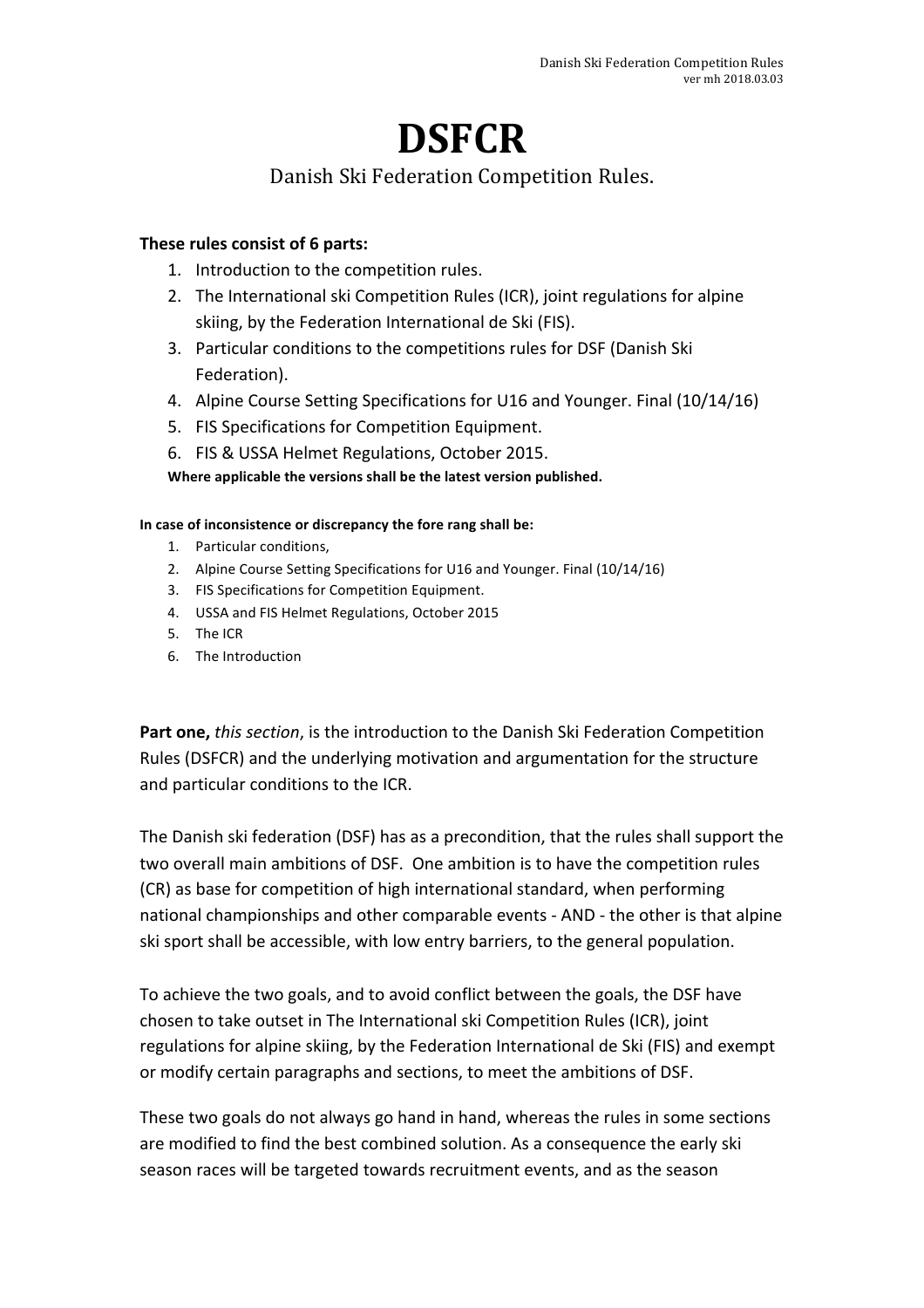matures the level is to be raised gradually so that the National Championship is at the same level as a FIS compliant race, in any other ski nation.

For the course setting, the implications will be that the experienced athlete will perceive the event to be under required level at the start of the season and perceive the event to be as per the FIS rules at the end of the season.

This may result in that the competitors positions and results in the early season races may be different, than what would have been the case, if the courses were set strictly according to the ICR course setting rules. As a direct consequence the early season races can't be used as qualification races for international races, simply because the level and challenges cant be compared, as a race under FIS rules

The DSFCR have been made in this order to make it more appealing for entry athletes to participate, and still have challenging races, at international standard, for the experienced athlete, as the season mature.

**Part two, is the International Ski Competition Rules (ICR), joint regulations for** alpine skiing, by the Federation International de Ski (FIS). These are the foundation of the DSFCR

DSF will adapt any and all changes and modifications made to the ICR, unless paragraphs or sections are regulated under the particular conditions, found in part three of these competition rules. If no changes are made in the particular conditions then "FIS" in the ICR shall also mean "AKD" and/or "DSF" when reading the ICR.

**Part three,** is the *particular conditions to DSFCR*. The section has the modifications made by DSF to the ICR, to procure the DSFCR.

Part four, is the *Alpine Course Setting Specifications for U16* and Younger. The course setting specifications are adopted from the USSA (Unites State Ski Association) and serves as a guideline for ICR rules for setting racecourses for U16 and younger.

**Part five, is the FIS Specifications for Competition Equipment.** 

Part six, is the USSA and FIS Helmet Regulations, The specifications regulate the mandatory use of helmets.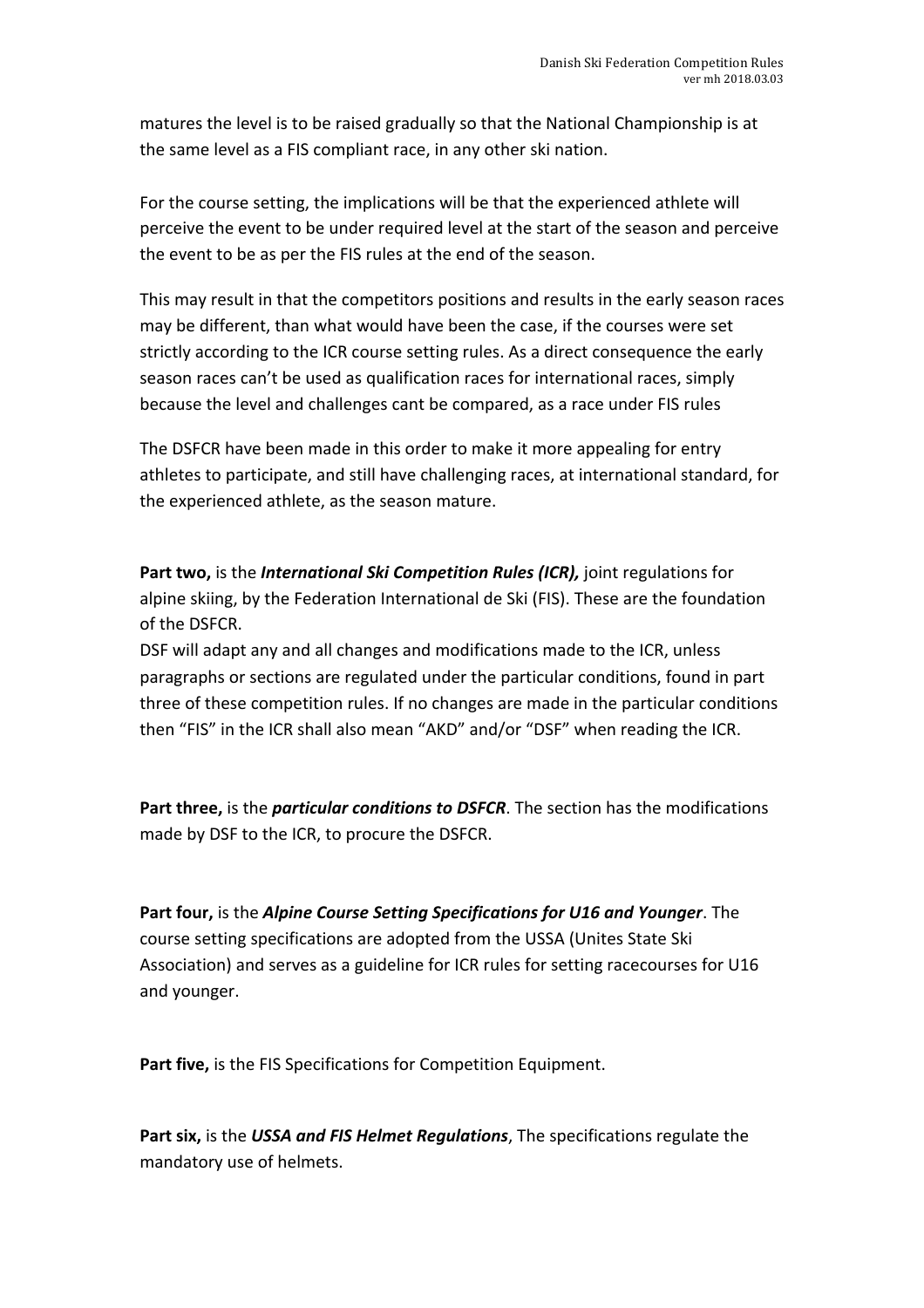#### What you should read, it you are a,

#### **Jury member:**

- Should familiarize yourselves with the overall structure of the ICR. The TG should understand the complete DSFCR.
- Alpine Course Setting Specifications.
- Part five the FIS Specifications for Competition Equipment.
- Part six the USSA and FIS Helmet Regulations.
- The particular conditions.
- The introduction.

#### **Team Captain:**

- Should familiarize yourselves with the overall structure of the ICR.
- Alpine Course Setting Specifications.
- Part five the FIS Specifications for Competition Equipment.
- Part six the USSA and FIS Helmet Regulations.
- The particular conditions.
- The introduction.

#### **Participating athlete:**

Part five the FIS Specifications for Competition Equipment. Part six the USSA and FIS Helmet Regulations.

#### **Course setter:**

§ 603 in the ICR.  $$802 - 804.3$  Slalom in the ICR.  $$901 - 904.4$  Grand Slalom in the ICR. § 1001 -- 1003.1.5 Super G in the ICR. Particular conditions. The introduction.

#### **Gate Judge:**

 $§$  660 – 669 in the ICR.

======================= END INTRODUCTION ===========================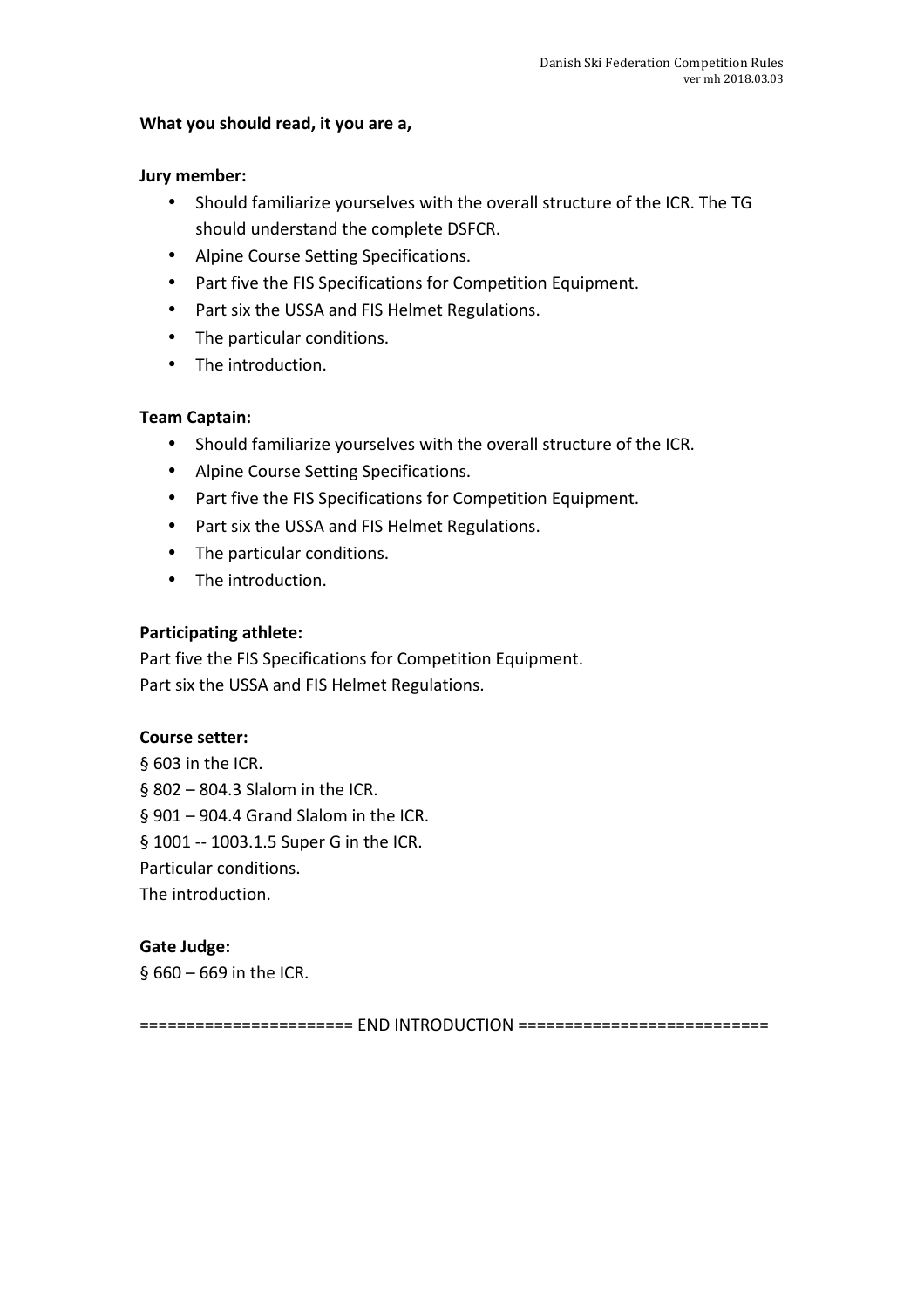# **Part 3 --- DSFCR - Particular conditions**

200.1 All events in the Danish Ski Federation (DSF) Alpine Kraftcenter Denmark (AKD) calendar must be held under the applicable Danish Ski Federation Competition Rules (DSFCR).

200.3 Participation

Competitions listed in the AKD Calendar are only open to all properly licensed competitors entered by their ski club in Denmark or to other nationalities as determined by AKD. Any member of a club under DSF is licensed merely by the membership.

200.3.1 added. Competitors from foreign ski clubs may be invited by AKD to participate.

200.5 Control

A Technical Delegate (TD) appointed by AKD must supervise all competitions listed in the AKD Calendar.

201.1 .1 Competitions with special rules and/or limited participation or including non-members may be held under special competition rules as approved by AKD.

201.3.7 - Added --- DSF or AKD competitions.

204.1.3 - Not applicable for DSF/AKD events.

204.1.4 - Not applicable for DSF/AKD events.

204.1.6 - Not applicable for DSF/AKD events.

205.1 The competitors are obliged to make themselves familiar with the appropriate DSF/FIS Rules, and must comply with the additional instructions of the Jury. Competitors must also follow the DSFCR.

206 - Not applicable for DSF/AKD events.

207 - Not applicable for AKD events.

208 - Not applicable for AKD events.

209 - Not applicable for AKD events.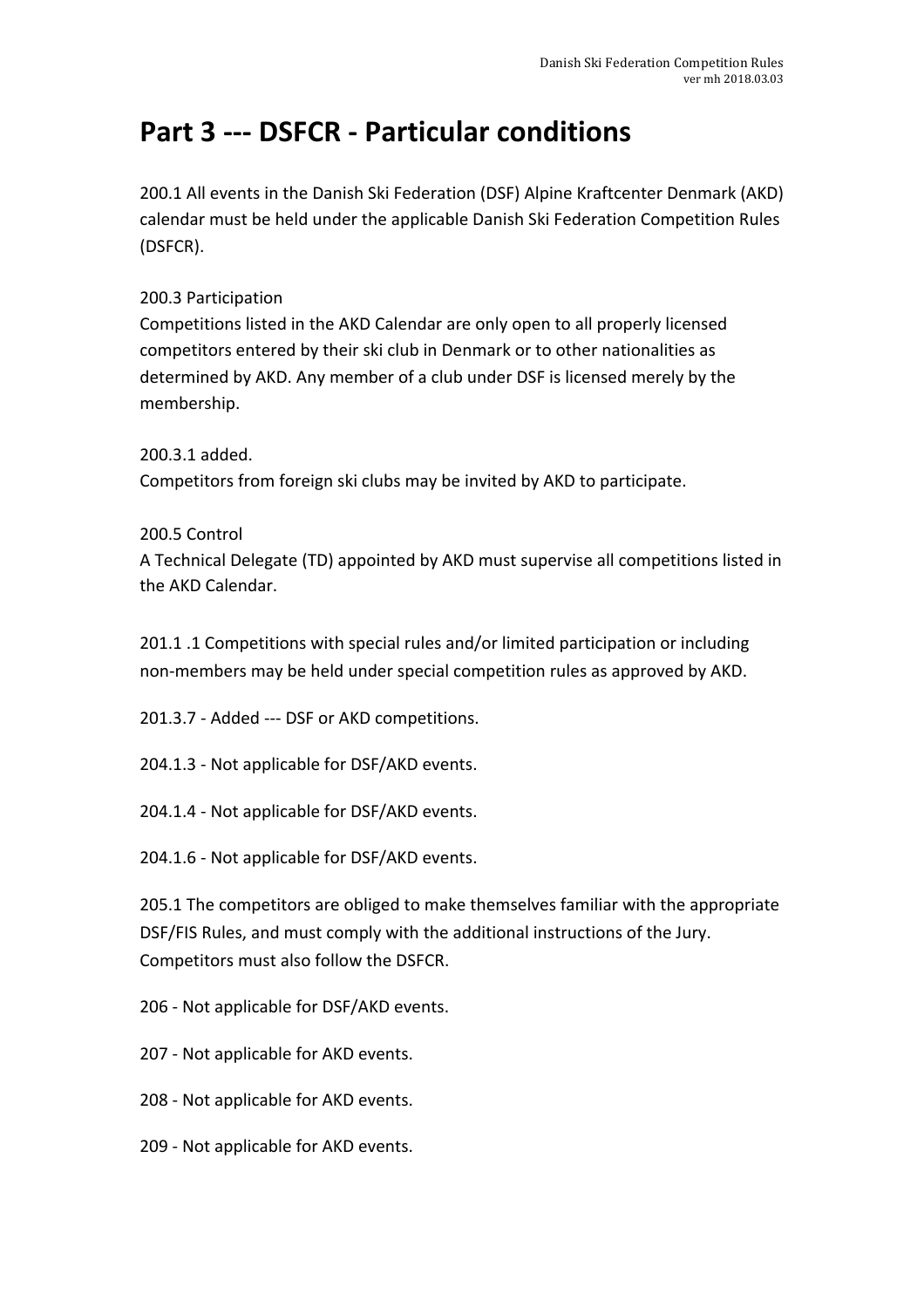211.3 Organizers, which hold competitions involving competitors, not qualified under art. 203 - 204 have violated the International Competition Rules and measures are to be taken against them by AKD.

212 All participants have to be a member of a ski club under DSF (Danish Ski Federation). Members of a ski club under DSF, are covered by a "Idrætsskadeforsikring" (sport injury insurance) arranged by DIF (Danish Federation of Sport) and DSF when competing, or travelling with their club or/and AKD/DSF. Officials working on behalf of the ski clubs and/or AKD/DSF are further more covered by a "Arbejdsskadeforsikring" (workman's compensation insurance) for damages affecting their work ability.

It is the responsibility of each member and athlete to understand the insurance condition and coverage.

Insurance information can be found at: http://www.idraettensforsikringer.dk/

None members invited by AKD are solely and exclusive responsible for their own insurances. Proof of insurance must be presented upon request.

### 213 Program

A program must be published by the organizers for each competition listed in the AKD Calendar, which must contain the following:

213.4 time and place for the first team captains' meeting (and the draw when applicable)

214.2 - Not applicable for AKD events.

214.3 - Not applicable for AKD events.

215.1 All entries must be sent so that the Organizing Committee receives them before the final date of entry. The organizers must have a final and complete list no later than 24 hours before the first competition.

215.2 - Not applicable for AKD events.

216.1 The time and location of the first team captains' meeting must be shown in the program. The invitations for all other meetings have to be announced to the team captains at their first meeting. Emergency meetings must be announced in good time.

216.2 - Not applicable for AKD events.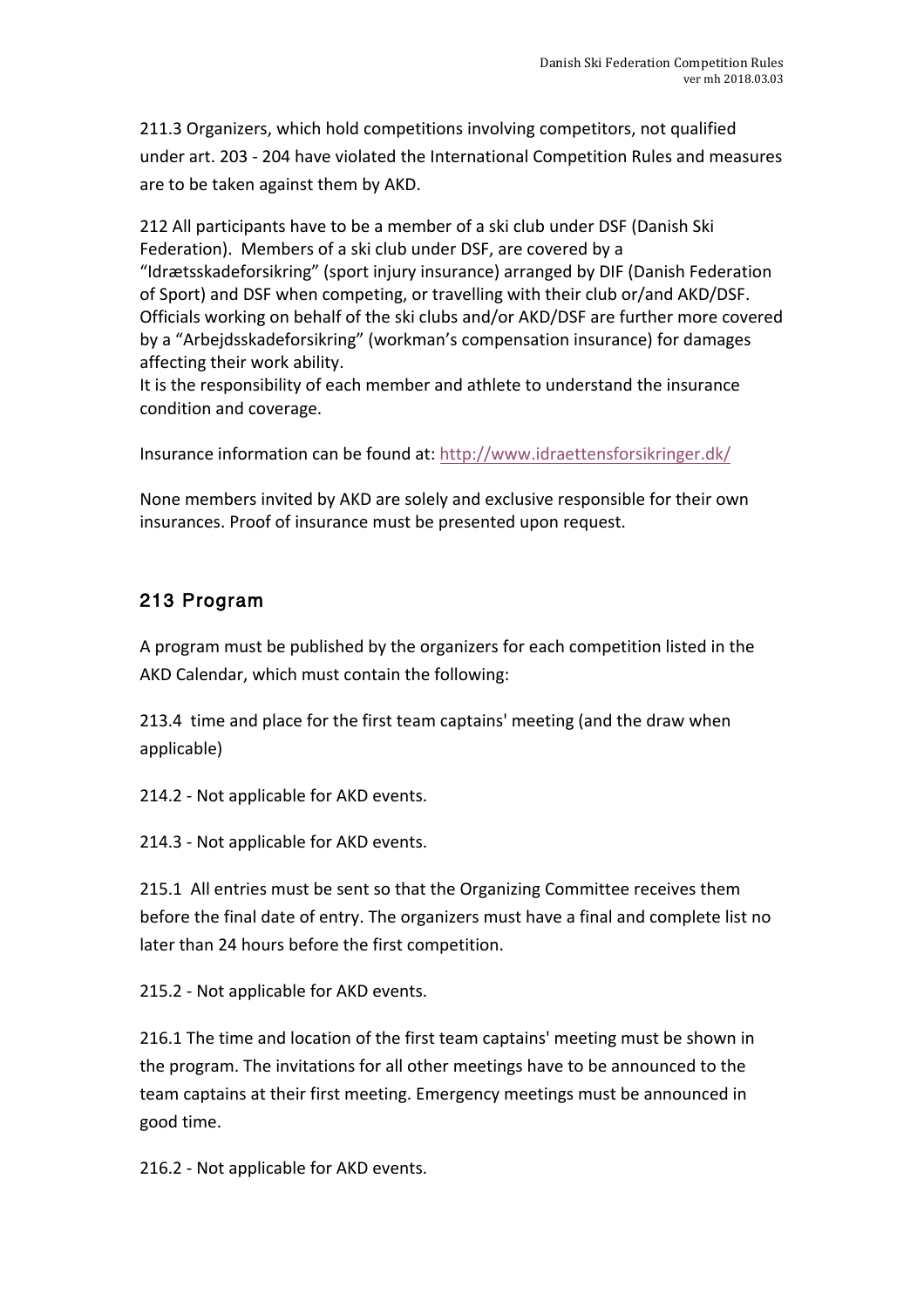216.4 Team captains and trainers must obey the DSFCR and the decisions of the Jury and must behave in a proper and sportsmanlike manner.

217 - Not applicable for AKD events.

218.3.2 The online AKD Calendar program has been developed for the free use and is available in the DSF website.

218.3.3 - Not applicable for AKD events.

218.3.4 - Not applicable for AKD events.

219.1 - Not applicable for AKD events.

220.2 - Not applicable for AKD events.

220.4 Only persons who have the official AKD accreditation or a special accreditation from AKD have access to the courses according to special rules of the discipline. 

220.5 - Not applicable for AKD events.

221.1 - The competitors ski clubs are encourages to look out for the fitness of their competitors to race. All competitors, male and female are recommended to undergo a thorough evaluation of their medical health, before participations in races.

### 222 Competition Equipment

222.01 The master classes are excluded from the FIS equipment regulations. However in SL, SL skies must be used, in GS, GS skies must be used and in SG, GS or SG must be used.

Participants in the master classes, using none FIS conform equipment can't participate in the official DM, but only in the after age, appropriate master group.

222.02 All athletes in or above U16 can participate in the official DM, under the conditions that equipment used is conform to the FIS regulation, in the appropriate age group according to the FIS Specifications for Competition Equipment.

222.03 All competitors in or above U16 will be seated in NKM, SKM and DM according to their "standpoints" in the Danish system. However in case competitors have valid FIS points in the official FIS system, the rank among these competitors will be according to the official FIS ranking, regardless of the standpoints.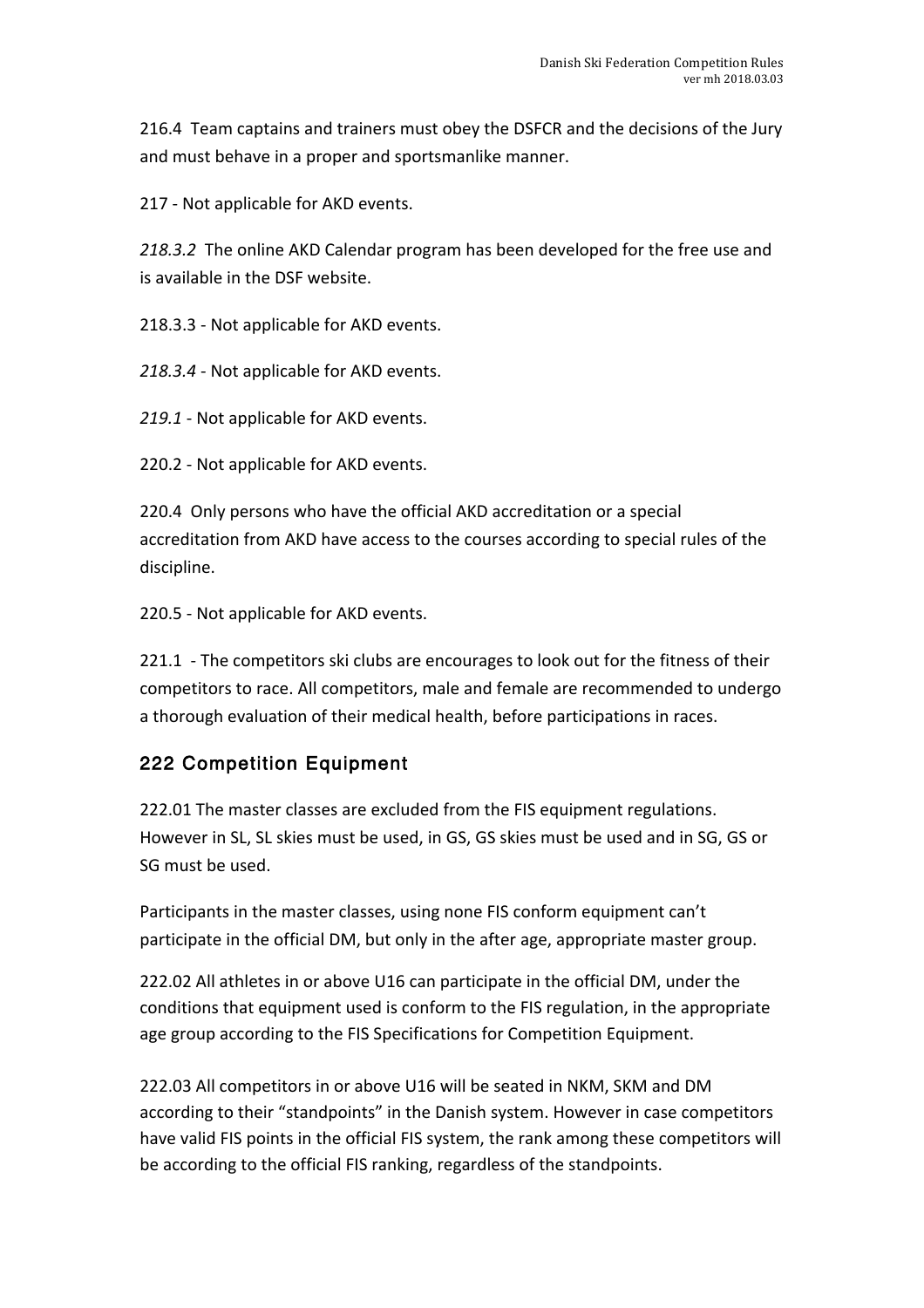222.6 Controls: Before and during the competition season or on submission of protests to the Technical Delegate at the competition concerned, various controls can be carried out by members of the Committee for Competition Equipment or official AKD/FIS Equipment Controllers. Should there be a well-founded suspicion that regulations were violated, the equipment items must be confiscated immediately by the controllers or Technical Delegates in the presence of witnesses and be forwarded to AKD, which will submit the items to a final control.

 $223.3.1 - 223.3.1.3$  - Not applicable for AKD events.

224.4 A person shall not be sanctioned if proceedings to invoke such sanction have not been commenced against that person within 24 hours following the offence.

224.11.2 - Not applicable for AKD events.

- 224.13 Not applicable for AKD events.
- 224.16 Not applicable for AKD events.
- 224.17 Not applicable for AKD events.
- 225 Not applicable for AKD events.
- 226 Not applicable for AKD events.
- 601.2 Not applicable for AKD events.
- 601.3 Appointments by the organizer

The Organizer appoints all other members of the Organizing Committee (OC). The Chairman or his representative represents the Committee in public, leads the meetings and makes decisions concerning all matters that are not made by other persons or groups. Before, during and after the competition(s) he works closely with DSF/AKD. He takes on all other duties that are necessary for carrying out the competition. 

One individual can carry out more than one official function.

601.4.1. - Not applicable for AKD events.

 $601.4.1 - 601.4.1.4 - Not applicable for AKD events.$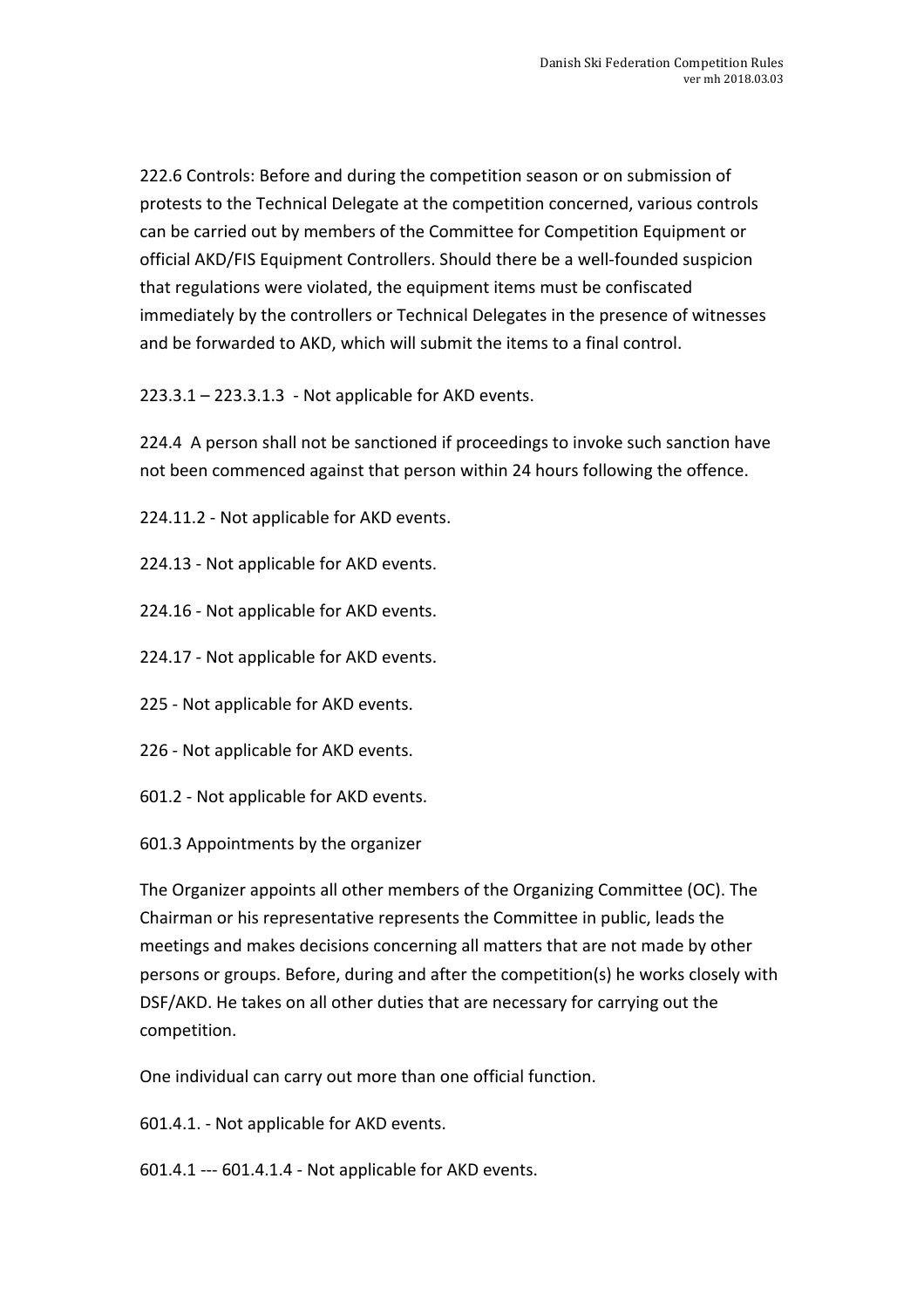601.4.1.6 - Not applicable for AKD events.

601.4.5.5 - Not applicable for AKD events.

601.4.5.6 - Not applicable for AKD events.

602.1.3 - Not applicable for AKD events.

602.5 Expense account is according to the rules and discretion of AKD.

604.4.1 The first Team Captains meeting will take place maximum 20 hours before the first race. The final date/time of entry is 24 hours before the first race. Any entries thereafter will be placed at the end of the start list in each age group.

604.3 - Not applicable for AKD events.

605.1 - The organizer is obliged to provide at least three forerunners, for NKM, SKM and DM.

606.1 For more details see part five and six

606.2 - Not applicable for AKD events.

606.6 - Not applicable for AKD events.

 $608.4 - Not$  applicable

612.5 - Not applicable for AKD events.

621.10 - Not applicable for AKD events.

621.11.1 In competitions with two runs, the starting order for the second run is determined by the result list of the first run except for the first 5 places. This rule can be excluded by AKD in any race. If excluded it has to be informed by the first team captains meeting.

621.11.2 For the first 5 places the starting order is as follows:

- The  $5^{th}$  in the result list starts  $1^{st}$
- The  $4^{\text{th}}$  in the result list starts  $2^{\text{nd}}$
- The  $3<sup>th</sup>$  in the result list starts  $3<sup>nd</sup>$
- The  $2^{th}$  in the result list starts  $4^{nd}$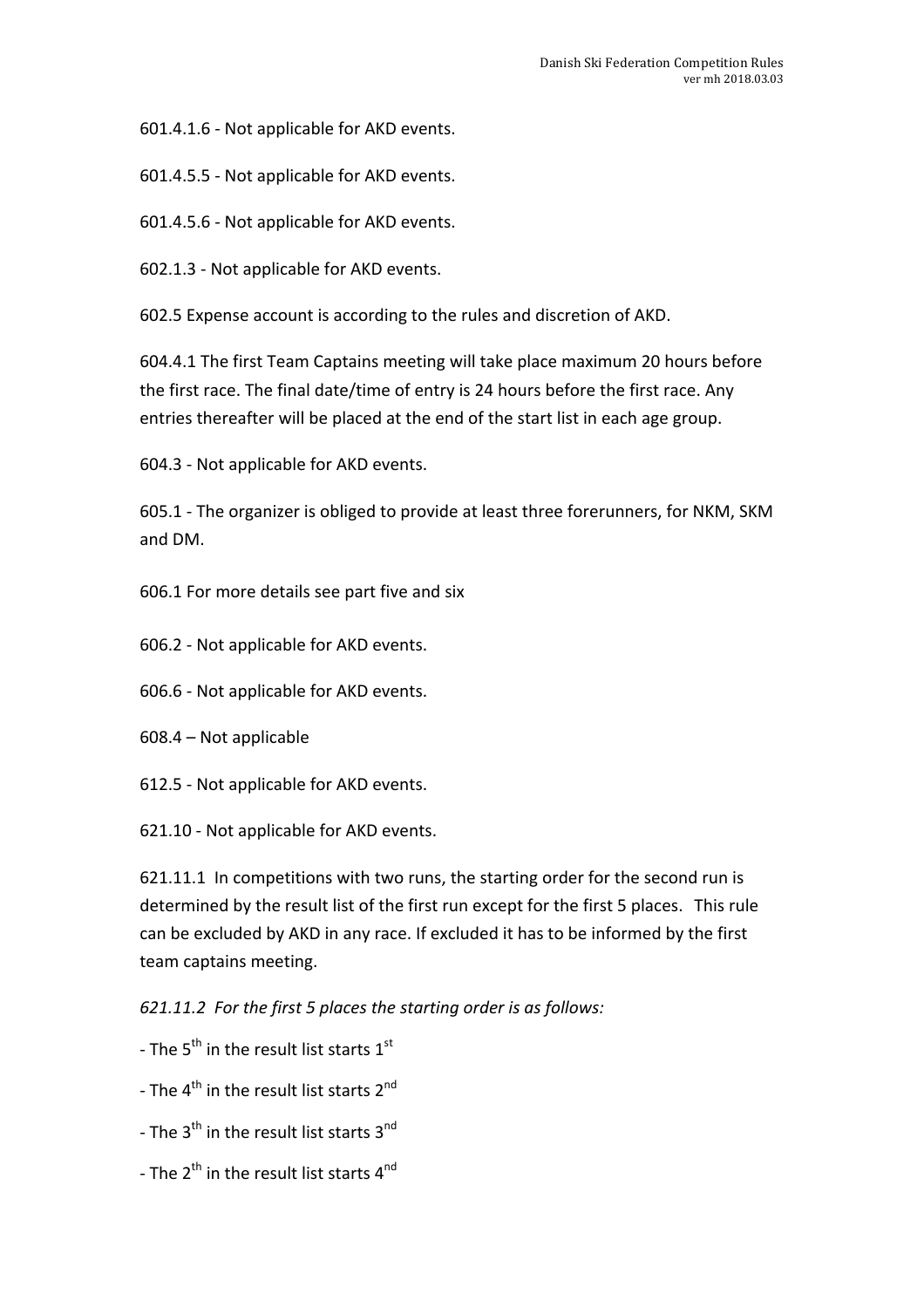- The  $1^{\text{th}}$  in the result list starts  $5^{\text{st}}$ 

621.11.3 - Not applicable for AKD events.

621.12 - Not applicable for AKD events.

626 - Not applicable for AKD events.

627.2 - Not applicable for AKD events.

628 - Not applicable for AKD events.

 $643.1 -$  No later than 2 hours before the competition start.

 $643.2 -$  No later than 15 minutes before the competition start.

 $644.2$  - As exceptions, protests according to the art.  $641.2$ ,  $641.3$ ,  $641.4$  and  $641.5$ can be made verbally (art. 617.2.2).

644.4 - Not applicable for AKD events.

644.5 A protest may be withdrawn by the protesting party before the publication of a decision by the Jury.

644.6 Protests not submitted on time in the correct manner will not be considered.

645 Authorization

The following are authorized to submit protests:

- National Ski Associations 

- Trainers - Team Captains.

- Team members appointed by the Team Captain before the start of the competition.

647 - Not applicable for AKD events.

650 Rules regarding the Homologation of the Courses

650.1 General All competitions must take place on DSF/AKD-approved courses.

 $650.2 - 650.6.9$  - Not applicable for AKD events.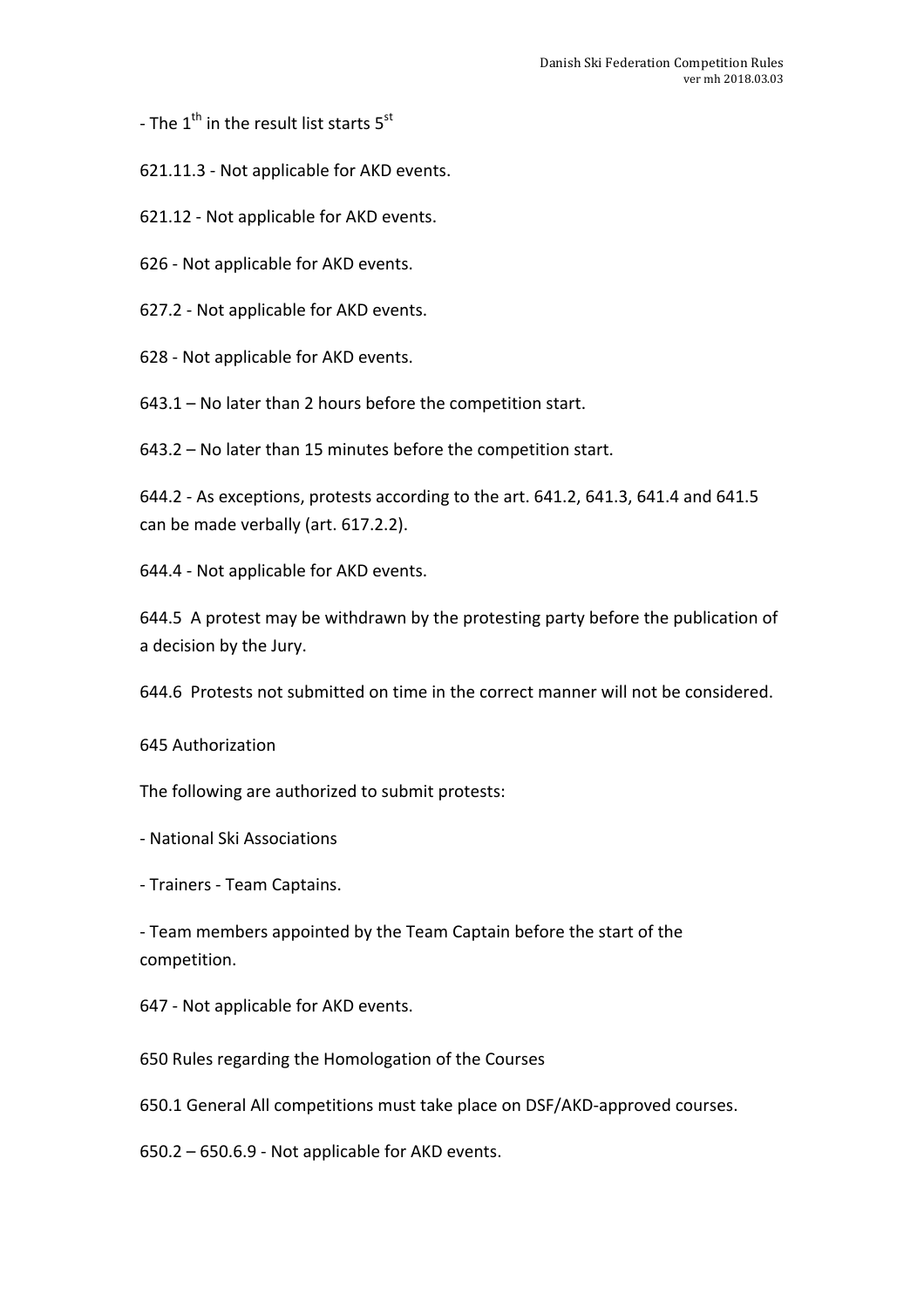662.1 The chief gate judge should have a thorough knowledge of the competition rules. Particularly § 661 and §801.2. The gate judge is required to follow instructions from the Jury.

# **3rd** Particular Rules for the different Events

### **Introduction**

**TO** fulfill the ambition, to have the competition rules as base for competition of high international standard, when performing national championships - AND - that alpine ski sport in Denmark shall be open, with low entry barriers, to the general population, 

**THE** Courses in all disciplines will be set light in the beginning of the season to allow entry for new athletes, and gradually tighter strictly to the FIS rules at the end of the season or towards the national championships.

The implications will be that the experiences athlete will perceive the courses to be under required level at the start of the season and the courses to be as per the FIS rules at the end of the season.

This may result in that the athletes position in the early season races may be different than what would have been the case if the courses were set strictly according to the FIS courses setting rules, at the start of the season. As a direct consequence the early season races can't be used as qualification races for international races.

The DSFCR have been made in this order to make it more appealing for entry athletes to participate, and still have challenging races for the experienced athlete as the season mature.

807 Crash Helmets, refer to, part 3, the particular conditions for USSA and FIS **Helmet Regulations** 

907 Crash Helmets, refer to, part 3, the particular conditions for USSA and FIS Helmet Regulations 

1002.4 - Not applicable for AKD events.

1003.1.5 U14 and U16 will use the U16 course rules.

For U14 a test race have to be allowed in the final course. When time permits a test race may be given to U16 participants.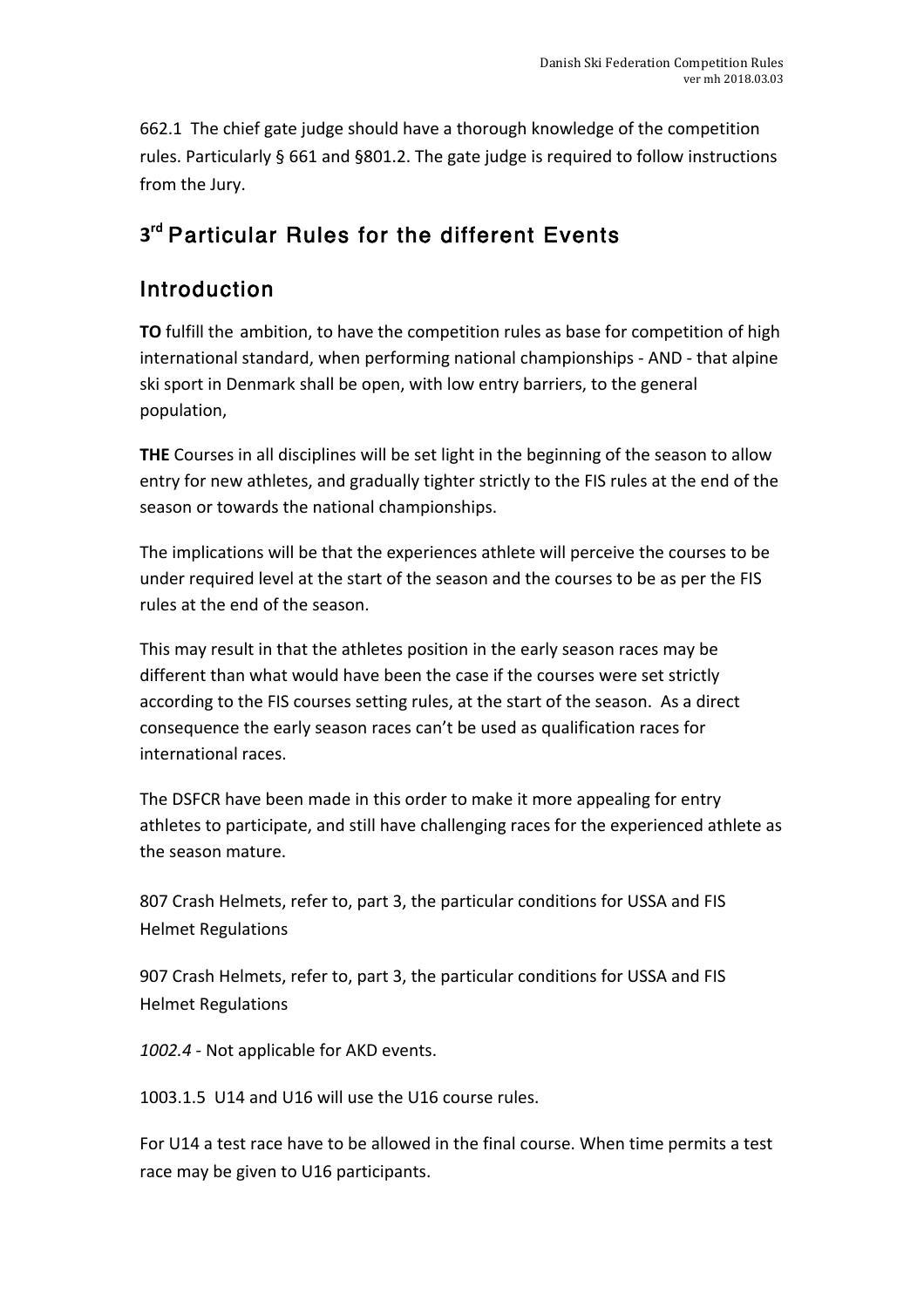The timing of the test race will not be given. The athletes must, on an individual basis, at the start of the race, be informed that it is a test race and that safety is before speed.